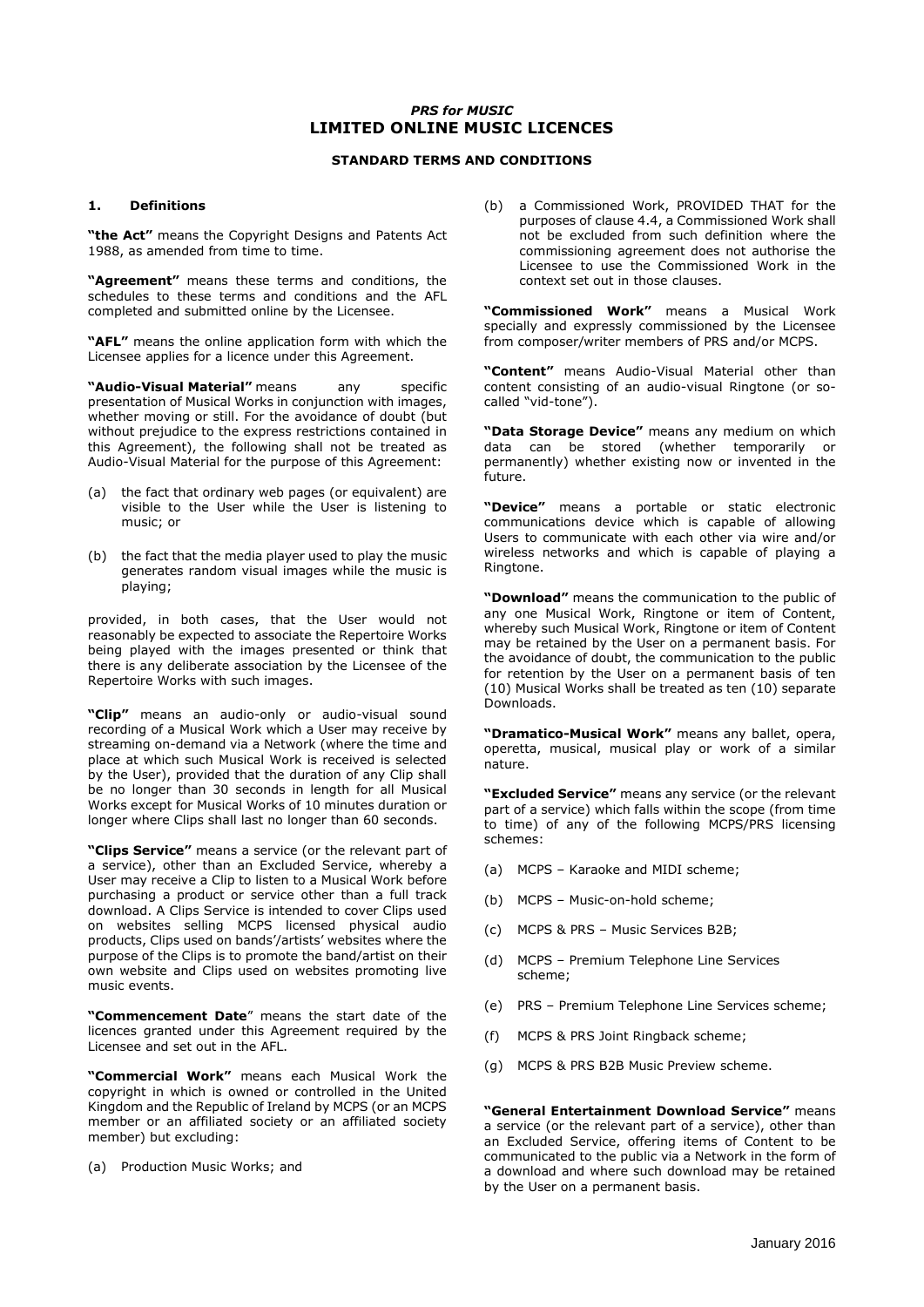**"General Entertainment On Demand Service"** means a service (or the relevant part of a service), other than an Excluded Service or a General Entertainment Download Service whereby a User may receive an item of Content by streaming on-demand via a Network (where the time and place at which such Content is received is selected by the User) and/or by way of Limited Download.

**"Gross Revenue"** shall have the meaning set out in the Online Music Licence. A full text of the Online Music Licence is available from *PRS for Music's* website at www.prsformusic.com. Broadly, Gross Revenue means all revenue received (or receivable) by the Licensee from Users in consideration of the provision of the Licensed Services and all other revenue received (or receivable) by the Licensee as a result of the provision of the Licensed Services such as, without limitation, advertising and sponsorship fees. For the avoidance of doubt, this is by way of a summary only. The definition of Gross Revenue applicable to this Agreement is the definition set out in the Online Music Licence.

**"Interactive Webcast Service"** means a service (or the relevant part of a service), other than an Excluded Service, by which Musical Works are communicated to the public via a Network and:

- (a) no permanent or temporary copy of any Musical Work is retained by the User; and
- (b) such service is neither a Webcasting Service, a Music Download Service, Music On Demand Service or a Simulcast Service.

"**Karaoke Exclusions List**" means the list of groupings of Repertoire Works (such as repertoire of significant publishers or significant associated societies) that are excluded from being reproduced as or communicated to the public as Karaoke Versions of Repertoire Works under this Agreement. This list shall be provided by the Licensors to the Licensee and is subject to change from time to time. The Licensors shall notify the Licensee in writing (which may include email) of any significant changes to the Karaoke Exclusions List throughout the Term of this Agreement

**"Karaoke Version"** means Musical Works which are offered in the form of "karaoke" so that the lyrics of the Musical Work appear graphically onscreen as the music plays (but, for the avoidance of doubt, cannot be printed in physical form) or reproduced in any form where the music is not playing.

"**Licensed Service(s)**" means the service(s) set out in the AFL.

**"Licensee"** means the party that submits an AFL and is granted a licence by the Licensors.

**"Licensors"** means PRS and MCPS.

"**MCPS**" means Mechanical-Copyright Protection Society Limited whose registered office is at 2 Pancras Square, London N1C 4AG, contracting for and on behalf of itself and for and on behalf of and as agents of its various Members and affiliated societies.

**"Member"** means:

(a) in the case of MCPS, each person, firm or company who or which, from time to time, has appointed MCPS as agent in relation to online exploitation either before or during the Term, other than where such person, firm or company has opted not to participate in the licensing scheme pursuant to which this Agreement has been entered into, PROVIDED THAT a member who has so appointed MCPS after the commencement of the Term shall only be regarded as a member for the purposes of this Agreement with effect from the date on which the Member so appointed MCPS; and

(b) in the case of PRS, any person, firm or company who or which, from time to time, pursuant to the Articles of Association of PRS has been admitted either before or during the Term as a member of PRS, other than where such person, firm or company has reserved to himself the relevant rights pursuant to Article 7(cd) of the Articles of Association of PRS (or other equivalent article) PROVIDED THAT a member who has been so admitted after the commencement of the Term shall only be regarded as a member for the purposes of this Agreement with effect from the date of admission into PRS.

**"Music Download Service"** means a service (or the relevant part of a service), other than an Excluded Service or a Music Download Karaoke Service, offering Permanent Downloads.

**"Music Download Karaoke Service"** means a service (or the relevant part of a service), other than an Excluded Service, offering Permanent Downloads in the form of Karaoke Versions.

**"Music On Demand Service"** means a service (or the relevant part of a service), other than an Excluded Service or a Music on Demand Karaoke Service whereby a User may receive a Musical Work by streaming ondemand via a Network (where the time and place at which such Musical Work is received is selected by the User) and/or by way of Limited Download. Any service falling primarily within the foregoing definition but which also includes elements which fall within the definition of Interactive Webcast Service and/or Webcast Service shall be deemed in its entirety to be a Music On Demand Service.

**"Music On Demand Karaoke Service"** means a service (or the relevant part of a service), other than an Excluded Service) whereby a User may receive a Karaoke Version of a Musical Work by streaming ondemand via a Network (where the time and place at which such Musical Work is received is selected by the User) and/or by way of Limited Download. Any service falling primarily within the foregoing definition but which also includes elements which fall within the definition of Interactive Webcast Service and/or Webcast Service shall be deemed in its entirety to be a Music On Demand Karaoke Service.

**"Music Podcasting Service"** means a service (or the relevant part of a service) whereby Podcasts (as opposed to individual Musical Works) containing music may be communicated to the public via a Network to Users such that Users may retain a copy of such Podcast on their Data Storage Devices (whether permanently temporarily).

**"Musical Work"** means any musical work (as defined in the Act) and any lyrics or words, including in graphical form in respect of Karaoke Service only, written to be used with such musical work (if applicable). It includes any part of such a work.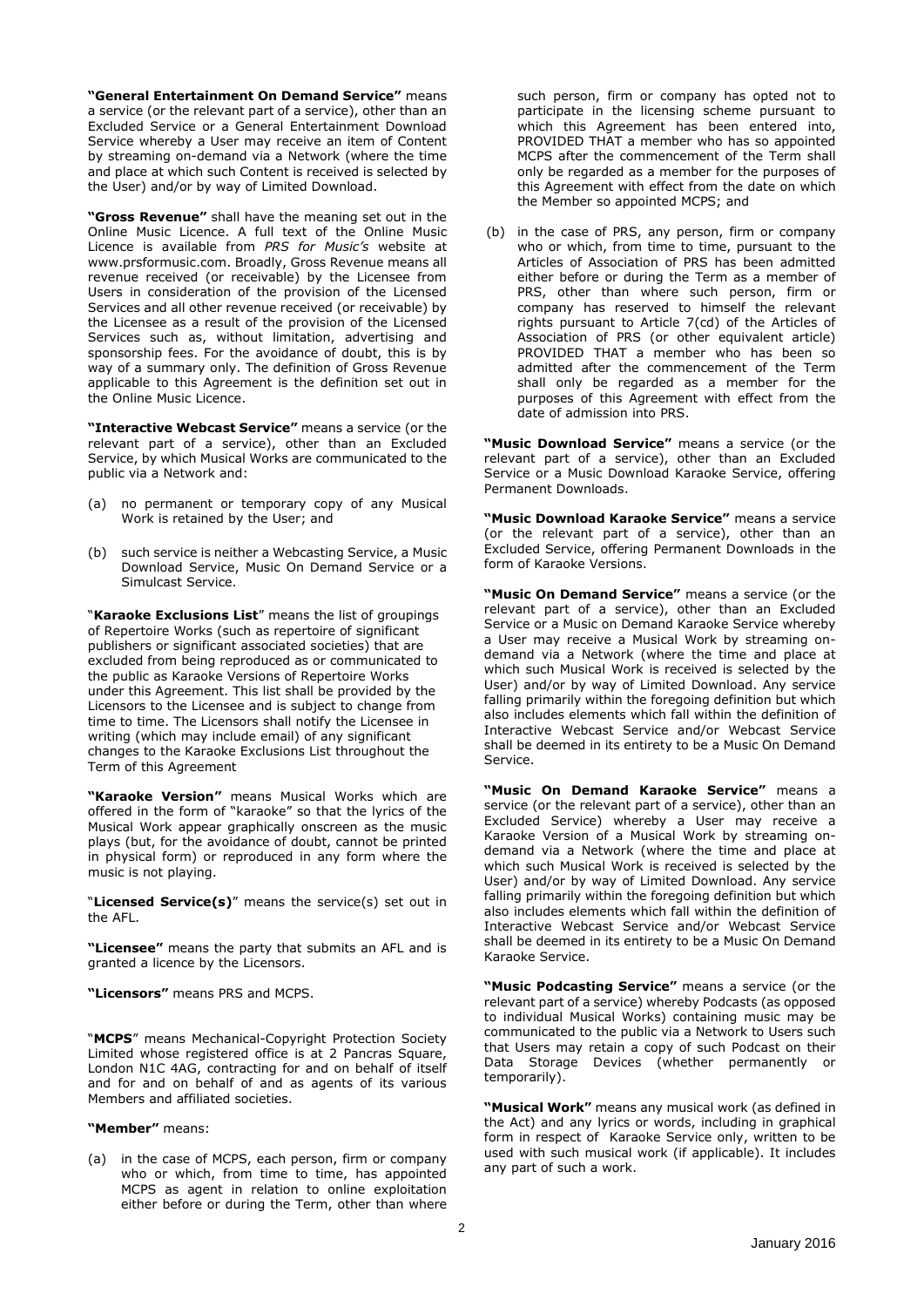**"Music Usage Declaration"** means the information referred to in clause 6.1, to be provided in the form set out at Schedule 1.

**"Network"** means the internet, a mobile network or any other wired or wireless network.

**"Online Music Licence"** means a licence agreement under the Licensors' online music licensing scheme known as the "Online Music Licence" as published by the Licensors from time to time.

**"PMSR"** means any production music sound recording being a sound recording (as opposed to a Musical Work) the copyright in which is owned or controlled in the United Kingdom by MCPS (or an MCPS Member or an associated society or an associated society member) and where such party has authorised MCPS to license such recordings as so-called production or library music.

"**Permitted Excerpts**" refers only to Dramatico-Musical Works and means excerpts where the use of all such excerpts in any Audio-Visual Material complies with all the following limitations:

- (a) the total duration of the excerpts does not exceed 20 minutes;
- (b) the use is not a "potted version" of the Dramatico-Musical Work;
- (c) the use is not or does not cover a complete act of the Dramatico-Musical Work;
- (d) each excerpt is not presented in a "dramatic form" as defined below; and
- (e) as regards ballets specifically devised for television or excerpts from existing ballets, the total duration does not exceed five minutes.

A dramatic form shall be deemed to be created only by a performance in which there is a distinct plot depicted by actors and where the story of the Dramatico-Musical Work and/or its associated words is woven into and carries forward the plot and its accompanying action (a dramatic form shall not, for example, be deemed to be created by the use of costume, scenery, and/or any dance routine merely to provide an acceptable presentation of the work). For the purposes of this paragraph the word "actors" shall include actors, singers, mimics and/or puppets.

**"Permitted Service"** means a service or the relevant part of a service which is:

- (a) a Music Download or Music Download Karaoke Service;
- (b) a Music On Demand or Music on Demand Karaoke Service;
- (c) an Interactive Webcast Service;
- (d) a Webcasting Service;
- (e) a Music Podcasting Service;
- (f) a Clips Service;
- (g) a General Entertainment On Demand Service;
- (h) a General Entertainment Download Service;
- (i) a Ringtone Service; or
- (j) any combination of (a) to (h) above;

subject always to the limits as set out in AFL.

**"Podcast"** means a downloadable, audio only programme that contains both music and speech where the Podcast cannot be disaggregated into its individual tracks.

**"Podcasting Agreement"** shall mean a licence agreement under the Licensors' "Licensing Scheme for the Provision of Online and Mobile Music Podcasting Services to the Public for Private Use"

"**Production Music**" means Production Music Works and PMSRs.

"**Production Music Work**" means any Musical Work:

- (a) embodied on a PMSR; and
- (b) the copyright in which is owned or controlled in the United Kingdom by MCPS (or an MCPS Member or an associated society or an associated society member).

**"Programme Hour"** means each sixty minutes of Content communicated to the public as part of the applicable Licensed Service.

"**PRS**" means Performing Right Society Limited whose registered office is at 2 Pancras Square, London N1C 4AG, contracting for and on behalf of itself and for and on behalf of and as agents of its various affiliated societies.

*"PRS for Music"* means PRS for Music Limited whose registered office is at 2 Pancras Square, London N1C 4AG.

**"Repertoire Work"** means each Musical Work the relevant copyright in which is owned or controlled, from time to time, in the UK by:

- (a) MCPS or a Member or an associated society or an associated society member PROVIDED THAT (i) if one or more of those who own or control the copyright in a relevant Repertoire Work is not MCPS or a Member or an associated society or associated society member, the expression "Repertoire Work" shall only apply to such interest in the Repertoire Work as is owned or controlled by MCPS or the associated society or the relevant Member or associated society member, and (ii) it shall exclude any Musical Works that a Member of MCPS or an associated society has withdrawn or withheld from this Agreement; and
- (b) PRS or a Member or an associated society or an associated society member PROVIDED THAT if one or more of those who own or control the copyright in a relevant Repertoire Work is not PRS or a Member or an associated society or associated society member, the expression "Repertoire Work" shall only apply to such interest in the Repertoire Work as is owned or controlled by PRS or the associated society or the relevant member or associated society member;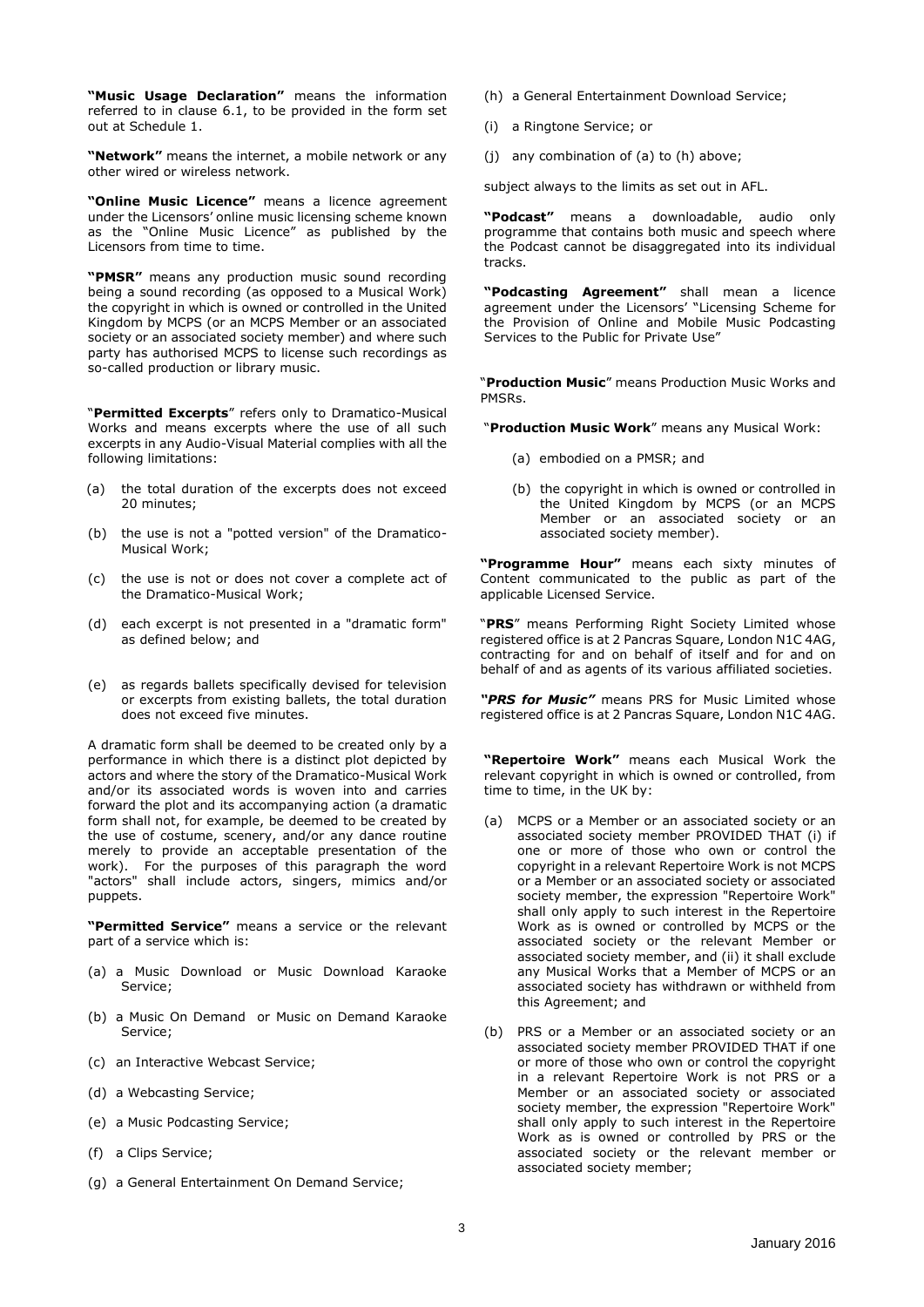The Licensors shall have the right to exclude specific Repertoire Works from the licences granted under this Agreement by giving notice in writing (which may be by email) to the Licensee. Such notice shall take effect two working after it is sent. The Licensee will promptly remove such Repertoire Works from the Licensed Service (unless the relevant rights have been validly licensed from an alternative source.

For the avoidance of doubt, if a Musical Work is a Repertoire Work in relation to one Licensor and not the other then it remains a Repertoire Work under this Agreement in relation only to the licence granted by that Licensor.

**"Ringtone"** means a short audio recording incorporating a Repertoire Work (or part thereof) the primary purpose of which is to notify the User of an incoming telephone call or message on a Device.

**"Royalty Fees"** means the royalties applicable to Licensed Services under the Limited Online Music Licence scheme and published on the Licensors' website (www.prsformusic.com) from time to time and payable in accordance with the terms of clause 5.

**"Server Territory"** means the European Economic Area, Switzerland, the United States of America, Canada and such other territories as may be agreed in writing by the parties.

**"Service Provider"** means, the party which, in relation to a Music Service, most closely meets the following criteria:

- (a) contracts with the User in relation to the provision of the Licensed Service;
- (b) sets and controls the price the User pays;
- (c) can fully report on all elements of Gross Revenue (including relevant advertising revenues);
- (d) can fully report on all elements of music usage (or can procure such reporting);
- (e) controls how content is offered and bundled within the Licensed Service; and
- (f) carries out or authorises, on their instruction, the carrying out of the copyright restricted acts licensed under this Agreement.

**"Simulcast Service"** means the broadcast (as that term is defined in the Act) of a programme via a Network where such broadcast:

- (a) is simultaneous with the broadcast of such programme via a traditional terrestrial, satellite or cable television or radio service; and
- (b) is made from the website or other service of the originating broadcaster.

**"Stream"** means the communication to the public of any Musical Work or item of Content. For the avoidance of doubt, the communication to the public of for example, ten (10) Musical Works shall be treated as ten (10) separate Streams.

**"Term"** means 12 months from the Commencement Date (unless terminated earlier under clauses 10.2 or 10.3) the period starting on the Commencement Date and ending

upon either the expiry of this Agreement in accordance with clause 5 or upon termination of this Agreement in accordance with clause 10.

**"Territory"** means the UK and such other countries as the Licensors and the Licensee may agree in writing.

**"UK"** means the United Kingdom of Great Britain and Northern Ireland and the Channel Islands and the Isle of Man.

**"User"** means a natural person in the Territory who receives the Licensed Services for their own private and non-commercial use.

**"Webcast Service"** means a service (or the relevant part of a service), other than an Excluded Service or a Simulcast Service, by which Musical Works are broadcast (as that term is defined in the Act as at 1 January 2008) to Users via a Network. For the avoidance of doubt, to constitute a Pure Webcasting Service, there must be:

- (a) no interactive functionality, for example (without limitation), no use of controls that enable the User to pause, skip, move forward or backwards through the stream;
- (b) no personalisation of the service by the User or the ability for the User to offer preferences which then dictate the tracks that are provided to that User, for example (without limitation), no ability for the User to rate tracks so as to influence subsequent tracks that are played;
- (c) no advanced notification to the User of titles of specific tracks to be played or specific albums from which tracks will be played (other than the introduction of the next track in DJ led services);
- (d) in any 3 hour period:
	- (i) no more than 3 songs from a particular album (including no more than 2 consecutively);
	- (ii) no more than 4 songs from a particular artist or from any compilation of tracks (including no more than 3 consecutively);
- (e) no archived programmes less than 5 hours in duration or available for more than 2 weeks;
- (f) no continuous programmes of less than 3 hours duration;
- (g) effective technologies, insofar as such technologies are commercially available and can be implemented without imposing unreasonable costs, which aim to prevent:

(i) a User or any other person or entity from automatically scanning the Licensee's transmissions alone or together with transmissions by other transmitting entities in order to select a particular sound recording to be transmitted to the User; and

(ii) a User from making copies, other than transient copies, of the sound recordings; and

(h) no automatic or intentional cause by the Licensee of the device receiving a transmission to switch from one program channel to another.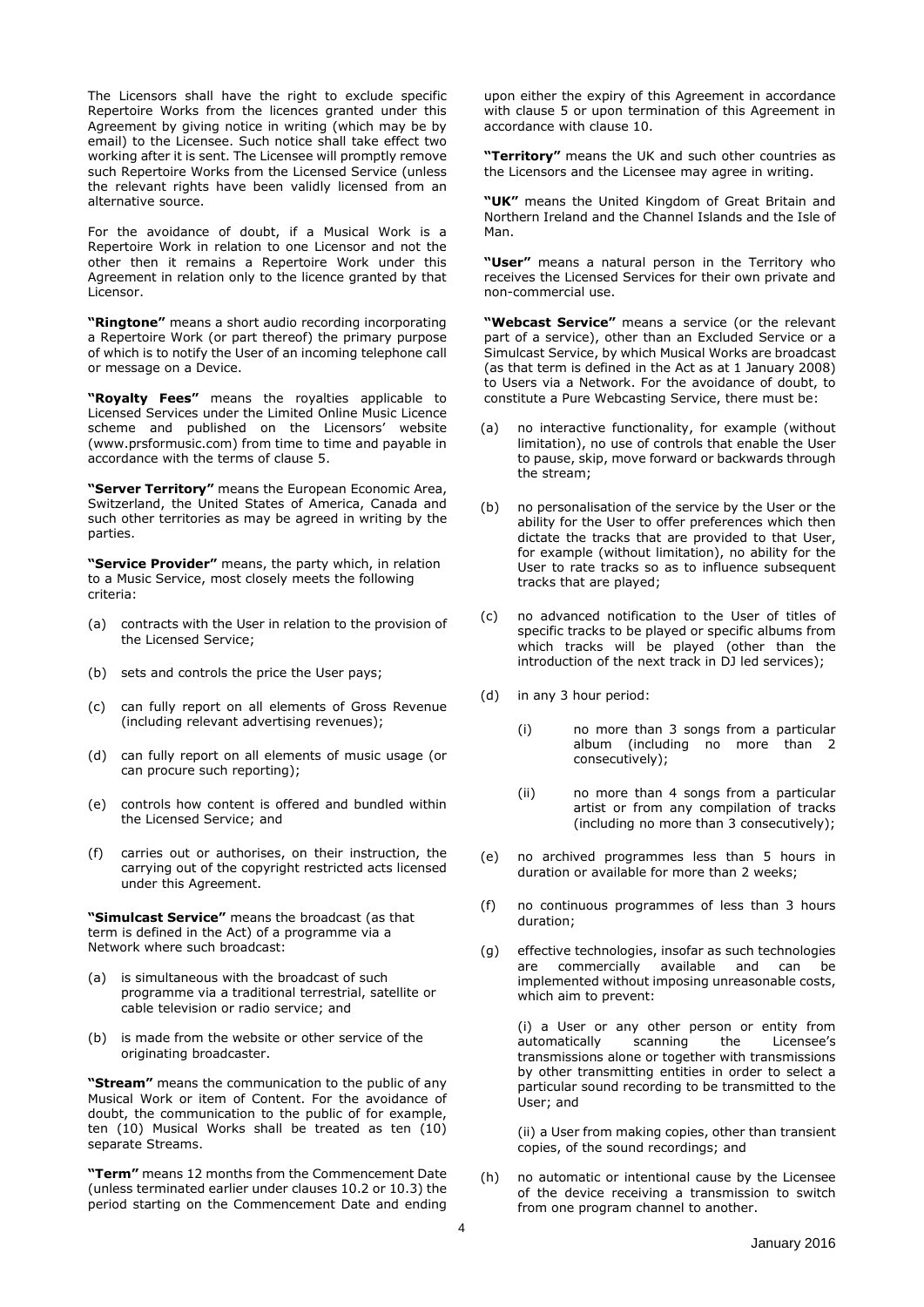**"VAT"** means value added tax pursuant to the Value Added Tax Act 1994 and each like tax imposed in addition to or in substitution therefor.

#### **2. Grant of Licence**

- 2.1 Subject to and conditional upon compliance with the terms and conditions contained herein and in particular subject to the exclusions and restrictions set out in clauses 3 and 4, MCPS grants the Licensee a non-exclusive licence to do the following during the Term:
	- (a) to reproduce Repertoire Works and PMSRs, and Repertoire Works and PMSRs incorporated into Content on servers within the Server Territory for the purpose of transmitting the same to Users (for the User's own private and noncommercial use) by means of the Licensed Services; and
	- (b) where the Licensed Services expressly authorise the temporary or permanent reproduction of Repertoire Works, Content and PMSRs on Users' Data Storage Devices, to cause such copies to be made in the Territory for the User's own private and non-commercial use; and
	- (c) to communicate to the public (as that term is defined in the Act) and to authorise the communication to the public of PMSRs incorporated into Content within the Territory solely as part of and for the purposes of the provision of the Licensed Services.
	- (d) Subject to clause 3.2 below, where an existing synchronisation licence, which has previously been granted by the copyright owner to reproduce Repertoire Works and PMSRs in Content for exploitation in an alternative media to that licensed under this Agreement, but does not cover the particular Licensed Service(s) licensed under this Agreement, MCPS grants to the Licensee a non-exclusive licence so that such synchronisation is licensed for the purpose of making available the Content on the Licensed Service.
- 2.2 Subject to and conditional upon compliance with the terms and conditions contained herein and in particular subject to the exclusions and restrictions set out in clauses 3 and 4, PRS grants the Licensee a non-exclusive licence, during the Term:
	- (a) to communicate to the public (as that term is defined in the Act) and to authorise the communication to the public of Repertoire Works and Repertoire Works incorporated into Content, within the Territory solely as part of and for the purposes of the provision of the Licensed Services; and
	- (b) in respect of the use of Ringtones only, to authorise the public performance (as that term is defined in the Act) in the United Kingdom of Repertoire Works in the form of Ringtones resulting from the playing in public of Ringtones on Users' Devices as part of the ordinary use of such Devices.
- 2.3 The Licensee shall comply at all times with the PhonepayPlus Code of Practice (twelfth edition as

amended) (or any future edition or code of practice which may replace it) to the extent that the PhonepayPlus Code of Practice is applicable to the Licensed Service; and all applicable codes of practice or guidelines published by Ofcom, or any successor organisation.

2.4 The Licensee shall be entitled to produce and include as part of a Music Download Service audioonly or audio-visual clips of a Musical Work embodied in a sound recording of up to 30 seconds duration (or up to one minute's duration for Musical Works over six minutes in length) for no additional Royalty Fee provided that such clip is used solely to promote the sale of the Musical Work as part of the Music Download Service.

#### **3. Exceptions and Limitations**

- 3.1 The licences granted under clause 2 of this Agreement are valid only insofar as:
	- (a) the Licensed Services are Permitted Services; and
	- (b) the Licensee is the Service Provider in relation to the Licensed Services.
- 3.2 For the avoidance of doubt, this Agreement does not grant any "synchronisation licence" (to the extent that such a licence may be required by the Licensee) covering the initial fixation of Repertoire Works in combination with visual images to create and produce Audio-Visual Material.
- 3.3 The licences granted under clause 2 of this Agreement do not apply to any Ringtone which incorporates more than 1 minute of a Repertoire Work.
- 3.4 For the avoidance of doubt, the licences granted under clause 2 of this Agreement shall not and the manufacture or distribution of physical products containing Repertoire Works, such as (without limitation) the ordering of compact discs (or any other type of physical media) via a Licensed Service, but which are distributed by mail.
- 3.5 Save as permitted under clause 2.2(b) in respect of Ringtones, the licences granted under clause 2 of this Agreement shall not extend to the public performance (as that term is used in the Act) of Repertoire Works, whether as part of the Licensed Services or otherwise.
- 3.6 Unless (i) the relevant Member has expressly consented to such use being covered under the MCPS licence granted herein, (ii) the Licensee has entered into an agreement with the relevant Member to this effect and (iii) evidence of such agreement has been provided to the Licensors, the licence granted under clause 2.1 of this Agreement shall not permit the use of Repertoire Work(s) with any advertising or sponsorship where:
	- (a) such Repertoire Work(s) are incorporated into such advertising or sponsorship; or
	- (b) such Repertoire Work(s) are otherwise presented in such a way that a reasonable person might associate the Repertoire Work(s) with the advertising or sponsorship.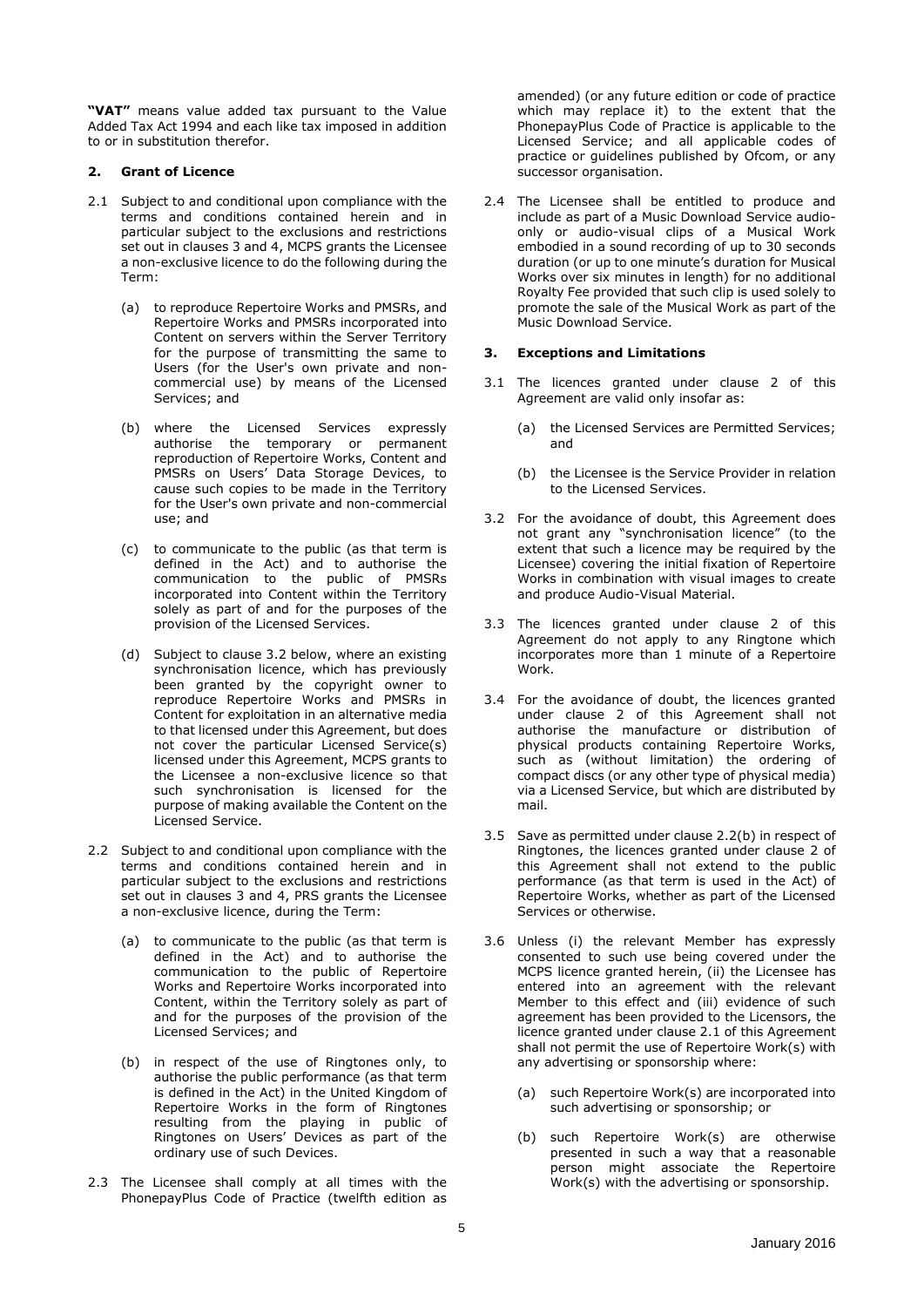- 3.7 Unless (i) the relevant Member has expressly consented to such use being covered under the MCPS licence granted herein, (ii) the Licensee has entered into an agreement with the relevant Member to this effect and (iii) evidence of such agreement has been provided to the Licensors, for the avoidance of doubt (and without prejudice to the generality of clause 3.6), the licences granted under these terms and conditions shall not apply to any Repertoire Work(s) made available for the purpose of (whether in whole or in part):
	- (a) directly or indirectly encouraging the User to purchase or obtain goods or services of whatsoever nature (other than music via the Licensed Service); or
	- (b) promoting the branding of the Licensee, any affiliate of the Licensee or any third party; in such a manner that:
		- (i) one or more particular Repertoire Works, composers or writers are associated with such promotion; or
		- (ii) a reasonable person might assume that there was an association between particular Repertoire Works, composers or writers and such promotion;
- 3.8 Except in respect of a Karaoke Service, the licence granted under clause 2.1 shall not apply to graphic copies (meaning, without limitation, copies of lyrics, notation or scores) of Repertoire Works.
- 3.9 The licence granted under clause 2.2 shall only apply to a Repertoire Work communicated to the public as part of a Licensed Service where the Licensee has the benefit of a valid licence for or a right to make a reproduction of that particular Repertoire Work and for that particular form of exploitation via the Licensed Service either pursuant to these terms and conditions or otherwise. By way of example only, the licence granted by MCPS under clause 2.1 does not cover the copying of Repertoire Works in an advertisement (save in certain specified circumstances, see clause 3.6 above). However, a parallel restriction does not apply to the licence granted by PRS under clause 2.2. The licence granted by PRS under clause 2.2 would not apply (in the context of this example) unless the Licensee, pursuant to clause 3.6, has the benefit of a right to copy the Repertoire Work for use in that advertisement (and on the Licensed Service(s)).
- 3.10 The licences granted under clause 2 of this Agreement shall not apply to any Repertoire Works reproduced or communicated to the public within a Podcast unless:
	- (a) each programme comprising each Podcast contains both speech and music with the<br>speech interspersed throughout the interspersed throughout the programme;
	- (b) such Podcast is provided only in the form of a programme in its entirety and not in the form of individual tracks or portions of such a programme;
	- (c) there can be no guide providing details of the time at which particular tracks appear; and
- (d) no flags or other markers are inserted within such Podcast which may directly indicate or which may be used to indirectly infer the start and end point of tracks or segments of tracks.
- 3.11 The licences granted under clause 2 of this Agreement shall not apply to any Repertoire Works reproduced or communicated to the public within a Podcast if:
	- (a) there is any Audio-Visual Material incorporated into the Podcast (unless *PRS for Music* provides its prior written approval in relation to such Audio-Visual Material); or
	- (b) the Podcast includes more than 2 Repertoire Works from a particular album or more than 2 Repertoire Works performed by a particular artist or written by a particular composer without prior written approval of *PRS for Music*; or
	- (c) more than 50% of the Repertoire Works included within such Podcast are written by the same composer or writing partnership or are performed by the same artist without prior written approval of *PRS for Music*,

unless the relevant Member has expressly consented thereto.

- 3.12 For the avoidance of doubt, this Agreement grants no licence whatsoever in relation to Repertoire Works which are made available by the Licensee outside of the Licensed Service. However, such other exploitation of Repertoire Works may fall within the scope of other licensing schemes operated by the Licensors, details of which shall be made available to the Licensee on request.
- 3.13 Certain Repertoire Works, as detailed in the Karaoke Exclusions List, are excluded from being reproduced into and/or communicated to the public as Karaoke Versions of the Repertoire Works. This Agreement grants no licence in respect of Repertoire Works or groupings of Repertoire Works appearing on the Karaoke Exclusions List

## **4. Further Restrictions**

- 4.1 Where any Repertoire Work forms part of any Dramatico-Musical Work, the licence granted under clause 2.1 shall not apply, in relation to Audio-Visual Material, to the reproduction of:
	- (a) the whole Dramatico-Musical Work; or
	- (b) any excerpt(s) from such Dramatico-Musical Work unless all of the following circumstances apply:
		- (i) that which is copied or communicated to the public via the<br>Licensed Services under this Services under this Agreement contains only excerpt(s) within the definition of Permitted Excerpts; and
		- (ii) neither of the Licensors has notified the Licensee in writing that their Member or the associated society member objects to the reproduction of any such Repertoire Work.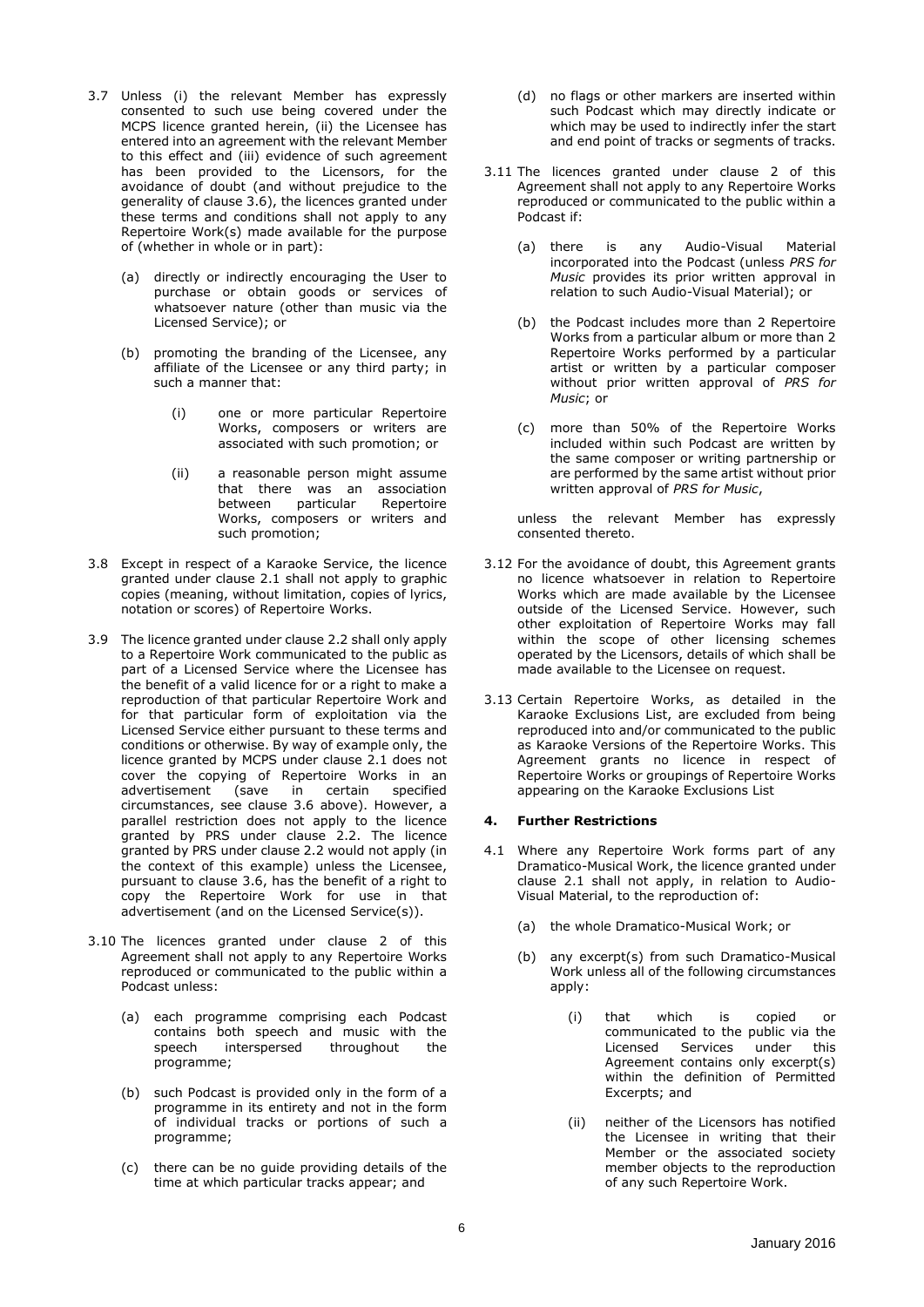- 4.2 Where any Repertoire Work forms part of any Dramatico-Musical Work, the licence granted under clause 2.1 shall not apply, in relation to material other than Audio-Visual Material, to the reproduction of the whole or substantially the whole Dramatico-Musical Work unless:
	- (a) the Licensee has specifically notified the Licensors that it wishes to reproduce the whole or substantially the whole work; and
	- (b) the Licensors have notified the Licensee that all relevant Members consent to such reproduction.

For the purposes of this clause 4.2, the expression "Dramatico-Musical Work" shall include any version of such work (with or without cuts, additions, interpolations or the like) which has been publicly performed. Furthermore, for the avoidance of doubt, substantially the whole work shall be deemed to be reproduced where all or nearly all the individual songs or other music included in the work are reproduced.

- 4.3 In any event, any licence hereunder only applies to the relevant Repertoire Works and not (by way of example only) to any underlying dramatic or literary work which forms part of the Dramatico-Musical Work or which such Dramatico-Musical Work is based on or uses.
- 4.4 The licences granted under this Agreement shall not extend to or permit any adaptation of any Repertoire Work to be copied or communicated to the public as part of a Licensed Service unless the relevant Member has consented to such adaptation. By way of example only, this applies to:
	- (a) any sampling (meaning the taking of part of the music and/or lyrics of a Repertoire Work and incorporating such part into another Musical Work) or the communication to the public or reproduction in the form of a sample of such part of a Repertoire Work; or
	- (b) using with music lyrics other than those written to be used with the music or authorised for use with the music; or
	- (c) using with lyrics music other than that written to be used with the lyrics or authorised for use with the lyrics.

However, subject always to clause 4.10 and provided that such alterations do not amount to an adaptation of a Repertoire Work and do not contravene clause 4.4 then this Agreement shall apply in relation to Repertoire Works that have been modified (including music and/or lyrics) for the purpose of satisfying the requirements of the relevant recording.

Notwithstanding the above, the licences granted under this Agreement do apply to the production and inclusion in a Ringtone of (i) clips of Repertoire Works of up to 60 seconds and (ii) Repertoire Works in a form excluding lyrics.

The Licensors acknowledge, for the purposes of the restriction set out in this clause 4.4, that the production and inclusion as part of a Music Download Service of audio clips of Repertoire Works of up to 30 seconds duration (or up to 1 minute's duration

for Repertoire Works over 6 minutes in length) to promote the sale of music via the Music Download Service does not of itself constitute an adaptation or sample.

- 4.5 The licences granted under this Agreement shall not extend to:
	- (a) the reproduction or communication to the public of any Commercial Work or part thereof in the form of a parody or burlesque of any Commercial Work or of any composer or writer of any Commercial Work or any band or other group of artists which includes any composer or writer of any Commercial Work; or
	- (b) the use of any Commercial Work in any context which the Licensee ought reasonably to consider as being likely to be insulting or detrimental to the composer featured on the commercially released sound recording of the music or the relevant Member or associated society member.

Without prejudice to (i) the Licensors' right to remove certain Musical Works within their repertoire from the Repertoire Works to be licensed under this Agreement and (ii) the moral rights of the composers and writers of Repertoire Works, monophonic and polyphonic Ringtones which incorporate versions of Repertoire Works will not ordinarily be a breach of (a) or (b) above.

- 4.6 Any additional limitations in relation to Associated Societies' rights to grant the licences set out in clause 2 of this Agreement which have been notified to the Licensors shall be notified to the Licensee in writing (which may include by email) and shall be binding no less than 10 days following such notice. Where any restriction of a material or adverse nature is added, the Licensee shall have the right to terminate this Agreement by giving written notice to the Licensors.
- 4.7 All rights not specifically granted under this Agreement are hereby reserved.
- 4.8 This Agreement only covers Repertoire Works. It does not extend to other rights or interests, including (by way of example only), rights in sound recordings (other than PMSRs), films, dramatic works, performers' rights or rights in performances. The Licensee is required to obtain the appropriate waivers, consents and/or licences from the person(s) owning or controlling rights in relation to sound recordings containing Repertoire Works or performers of that Repertoire Work.
- 4.9 It is the responsibility of the Licensee to obtain all necessary licences in relation to any Musical Work which is not, or to the extent that it is not, a Repertoire Work, and no licence is granted under this Agreement in relation thereto.
- 4.10 Nothing in this Agreement affects the moral rights of authors of Repertoire Works whether subsisting in the UK or any other territory.

## **5. Fees and Payment**

5.1 In consideration of the licences and authorisations granted under this Agreement, the Licensee shall pay to the Licensors the Royalty Fees in advance.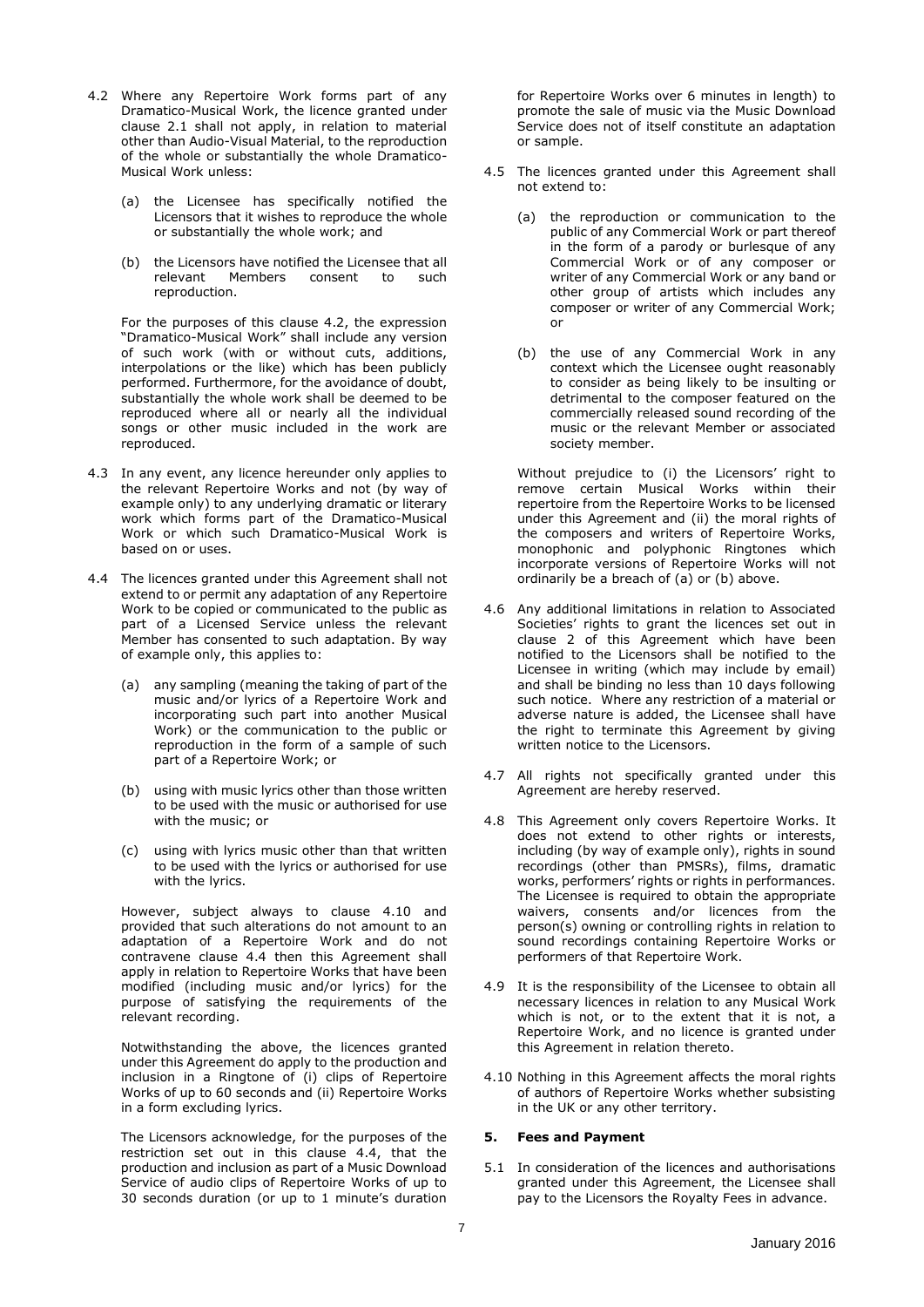- 5.2 The Royalty Fees shall be payable online via the Licensors' website by debit/credit card or, where agreed otherwise, by cheque. For the avoidance of doubt, this Agreement shall not come into force until the Licensee has paid the Royalty Fees.
- 5.3 Provided that the Licensee has specifically requested in the AFL a licence period of less than 12 months, the Royalty Fees shall be pro-rated in respect of that Licensed Service, subject always to a minimum fee of £65 (+VAT).
- 5.4 The Licensee may at any time during the Term purchase a licence for additional Licensed Services online via the Licensors' website. The licence for the additional Licensed Services purchased shall commence once the Royalty Fees have been paid for such additional Licensed Services. The additional Licensed Services shall be licensed for the period corresponding to the unexpired portion of the 12 month licence period covered by the Royalty Fees for the Licensed Services previously licensed and the Royalty Fees for the additional Licensed Services shall be pro-rated accordingly.
- 5.5 The Licensee may at any time during the Term change from a lower band to a higher band within a particular Licensed Service by paying the difference between the lower band Royalty Fee already paid and the higher band Royalty Fee via the Licensors' website. The Licensee may not change from a higher band to a lower band and the Licensors shall not refund the Licensee in the event that the Licensee's actual exploitation of Repertoire Works is such that the Licensee would be eligible for a lower band Royalty Fee but has paid the Royalty Fee for a higher band.
- 5.6 The Royalty Fees shall be cumulative and for any service which combines more than one Licensed Service, an aggregate fee shall be payable. By way of example only, the Royalty Fees payable for a service which provides 40,000 on demand streams of Musical Works and 4,000 Permanent Downloads of Musical Works per annum shall be £389+ VAT.
- 5.7 By way of a further example, if a Music Podcasting Service makes 2 Podcasts available as follows: Podcast A contains 3 Musical Works (or part thereof) and is downloaded 400 times; Podcast B contains 7 Musical Works (or part thereof) and is downloaded 250 times. For the purposes of deciding whether the above limits have been exceeded, the number of downloaded Musical Works in this case would be (3  $x$  400) + (7  $x$  250) = 2950 downloaded Musical Works.
- 5.8 The Licensee shall notify the Licensors immediately if the maximum usage limits in Band E in any one Licensed Service (excluding a Clips Service) are exceeded. Such limits shall be pro-rated in respect of any licence period which is less than 12 months. If the maximum usage limits are exceeded, this Agreement shall terminate and the Licensee shall contact the Licensors to discuss the appropriate licence applicable to the Licensee. If the maximum usage limits for a Clips Service are exceeded, the Licensee shall notify the Licensors immediately, and the Licensors will inform the Licensee of alternative licensing arrangements.
- 5.9 The Licensee shall notify the Licensors immediately if the Licensee's usage of any of the Licensed

Services exceeds the amount stated in the Licensee's AFL, so that the amount the Licensee pays as Royalty Fees may be adjusted accordingly.

- 5.10 The Licensee shall notify the Licensors if the Gross Revenue from any individual Licensed Service exceeds the sum of £12,500 (excluding VAT) per annum. In such circumstances, this Agreement shall terminate in respect of that Licensed Service and the Licensee shall apply for the appropriate licensing scheme for such service.
- 5.11 The Licensee shall notify the Licensors immediately if the Licensee is to launch a new service which constitutes a Licensed Service and therefore requires a licence from the Licensors. The Licensee shall submit to the Licensors via the Licensors' website a fully and accurately completed AFL 28 days before the launch of any such new service.
- 5.12 The Licensee shall notify the Licensors promptly of any material change in the information provided in the AFL and the effective date of such change.
- 5.13 All Royalty Fees and payments referred to in this Agreement are subject to VAT or other equivalent sales tax. The Licensee shall pay to the Licensors VAT or other equivalent sales tax (if applicable) at the rate or rates from time to time in force on any sums payable under this Agreement.
- 5.14 Except as expressly set out in these terms and conditions, no deduction in respect of any tax, or any other deduction or set-off of whatsoever nature, shall be made in calculating or paying any sum due under this Agreement.

## **6. Supply of Information**

- 6.1 In relation to any and all Repertoire Works, Content and Ringtones reproduced and communicated to the public under this Agreement via all Licensed Services, the Licensee will deliver a fully and accurately completed Music Usage Declaration to the Licensors or to the Licensors' duly authorised agent (details of which will be provided to the Licensee) within 14 days of the end of each 12 month licence period.
- 6.2 The Licensee must also supply the Licensors with any further information or documentation in its possession, power, custody or control (and use its reasonable endeavours to supply the Licensors with any further information or documentation not in its possession, power, custody or control) reasonably requested by the Licensors at any time, in order to enable the Licensors to verify the Repertoire Work(s) which have been reproduced or distributed via all Licensed Services.
- 6.3 Where any or all of the Licensed Services are accessible by Users only on payment of subscription or other similar payment (or access is otherwise limited or controlled in some way), the Licensee shall, upon request of the Licensors, use reasonable endeavours to ensure that such Licensed Services are at all times accessible by the Licensors (and *PRS for Music*) free of charge for the purposes of the Licensors verifying that the Licensee is acting in accordance with this Agreement. For the avoidance of doubt, the Licensee shall not be required to provide free access to Downloads under a Music Download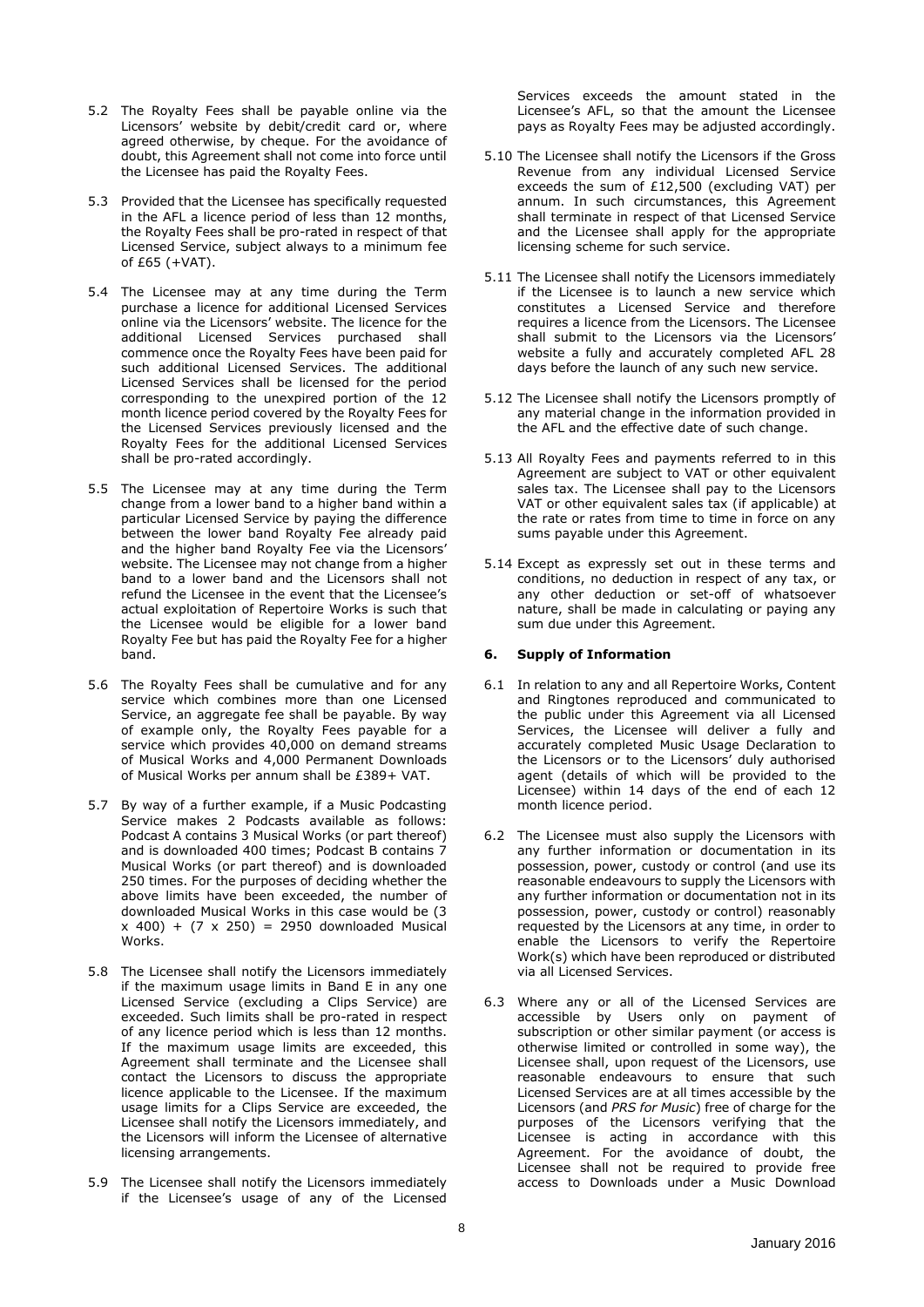Service or to provide free access to a mobile phone network or internet access.

- 6.4 The email address for delivery of the Music Usage Declaration is onlinelicensing@prsformusic.com
- 6.5 Without prejudice to any right in law that the Licensors may have to obtain such information, the Licensee shall not be obliged to provide to the Licensors any information which identifies Users or which otherwise constitutes "personal data" as defined in the Data Protection Act 1998. For the avoidance of doubt, the Licensee must still provide all required Music Usage Declaration (or other information to be provided under this Agreement), but is entitled to remove any element of it which reveals the identity of Users or otherwise causes it to include or constitute "personal data".

## **7. Credits and Notices**

- 7.1 The Licensee shall include on each of the Licensed Services:
	- (a) the logo of *PRS for Music*; and
	- (b) details of the following website and, where practical, hypertext links to it: www.prsformusic.com

Approval of the Licensors shall be deemed to be given to the positioning of the above credits and notices within the terms and conditions of the Licensed Service(s) where it is not reasonably practical to position such information elsewhere.

## **8. Auditing**

- 8.1 The Licensee shall keep and make available for inspection upon reasonable notice (and shall procure that each relevant party keeps and makes available for inspection upon reasonable notice), both during and for twelve months after termination of this Agreement, proper, detailed books and records relating to (a) use of all Musical Works and (b) any income or other consideration received by or on behalf of the Licensee in relation to the Licensed<br>Services, together with any supporting Services, together with any supporting documentation relating thereto covering the period up to six years prior to the date of notification of audit. Where any agreement between the Licensee and the Licensors replaces this Agreement or licenses substantially the same activities (the "**Replacement Agreement**"), the twelve month time-limit referred to above shall begin following termination or expiry of the Replacement Agreement.
- 8.2 For the purposes of this clause 8, the Licensee shall allow upon reasonable notice (and shall procure that each relevant party shall allow) access to its premises to inspect relevant accounting records, but not more than once per annum. The duly authorised representatives (who shall be external qualified accountants or auditors unless otherwise agreed between the parties) of the Licensors shall have such access to the Licensee's premises and shall be entitled to inspect, make extracts and take copies of any of the information and/or documentation available and to carry out such work as is, in their reasonable opinion, considered necessary to verify compliance with this Agreement.
- 8.3 If tests under any audit and verification process indicate under-payment of the correct Royalty Fee during the period under audit, then, without prejudice to the Licensors' other rights under this Agreement, the Licensee shall pay the amount of the underpayment plus interest based on the period from which the correct fee should have been paid to the Licensors to the date when it was actually paid.
- 8.4 If any audit and verification process discloses (a) under-payment of more than 7.5% of the correct Royalty Fee during the period under audit and/or (b) failures to report correctly (so as to affect a distribution by the Licensors to their Members) amounting to at least 7.5% of the music usage during the period under audit, then, without prejudice to the Licensors' other rights under this Agreement, the Licensee shall pay, in addition to the payment referred to in clause 8.3, the Licensors' reasonable costs of such audit and verification within 28 days of receipt of the Licensors' VAT invoice therefor.
- 8.5 The Licensors shall not (and shall procure that their representatives shall not), without the Licensee's written consent, disclose to any third party any confidential information of the Licensee (so long as it remains confidential) received in the course of an audit carried out under this clause 8, save that such confidential information may be disclosed to the<br>Licensors' directors, board sub-committee Licensors' directors, board sub-committee members officers, employees and professional advisors (solely where such persons are under a duty of confidentiality in relation to information so received and the Licensors shall be liable to the Licensee in respect of any breach of such confidentiality obligation) solely for purposes connected with this Agreement.
- 8.6 For the avoidance of doubt, books, records and accounting records as referred to in clauses 8.1 and 8.2 above shall include data, information and records held on computers.

## **9. Security and Encryption**

Unless agreed otherwise, the Licensee will utilise or require the utilisation of an industry security standard which is developed and is available for use in the protection of Repertoire Works. Until such time, the Licensee must use its reasonable endeavours to prevent unauthorised copying and/or the unauthorised issuing of copies of Repertoire Works by whatever technical means are practicable. Upon request the Licensee will inform the Licensors concerning its progress in relation to fulfilling this obligation.

## **10. Termination and Expiry**

- 10.1 This Agreement shall expire on expiry of the Term unless terminated earlier by written agreement or in accordance with the terms of this clause 10
- 10.2 This Agreement may be terminated by the Licensee, by giving not less than three months written notice to the Licensors or upon written notice in circumstances where the Licensee is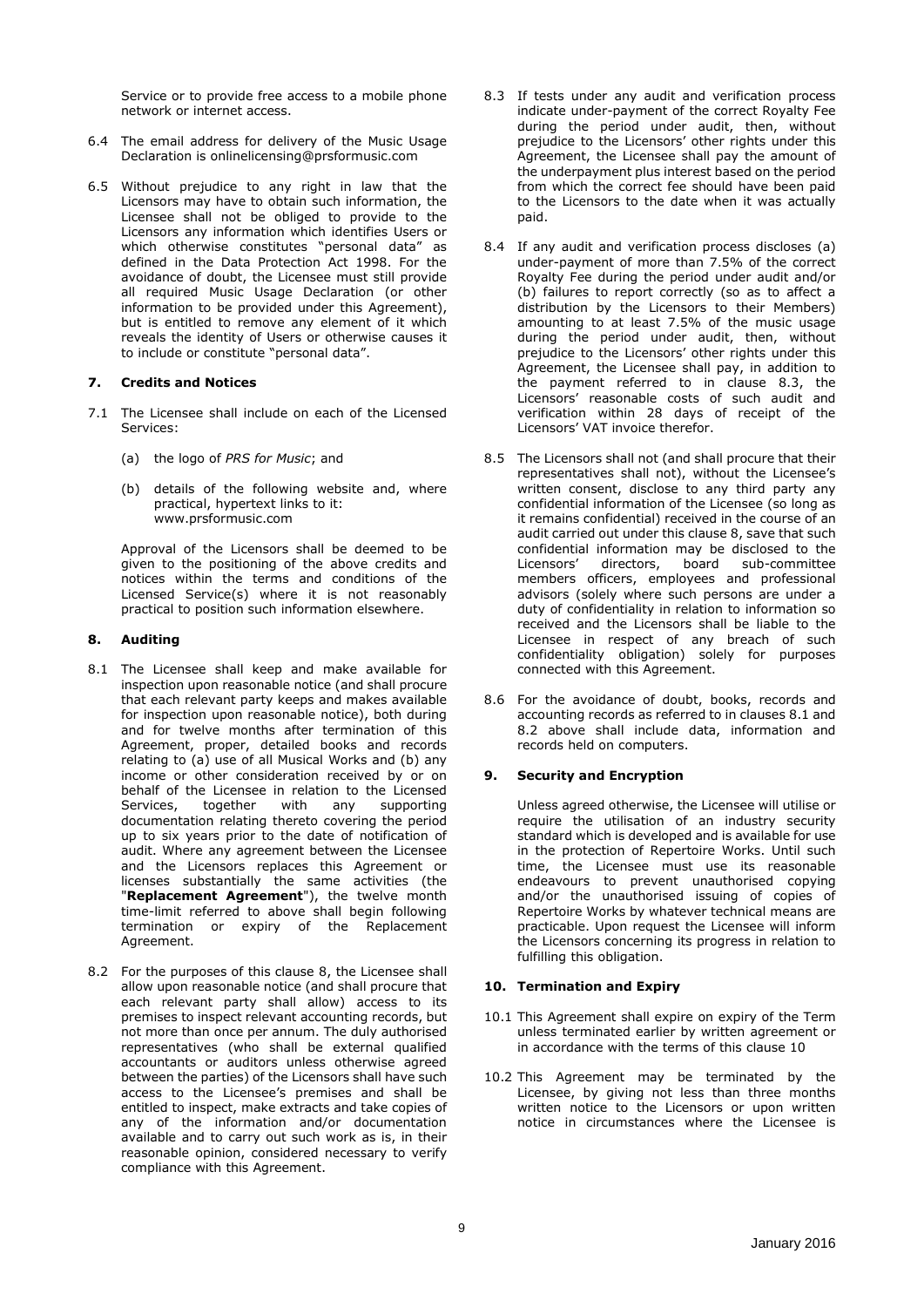ceasing to engage in activities covered by this Agreement.

- 10.3 A party shall have the right to terminate this Agreement by notice forthwith where the other party:
	- (a) commits a material breach of this Agreement which is capable of remedy and fails to remedy such breach within 14 clear days after receipt of notice of such breach; or
	- (b) commits a material breach of this Agreement which is not capable of remedy; or
	- (c) goes into receivership or any resolution is passed for its winding-up or liquidation (other than for the purposes of reconstruction or amalgamation) or is otherwise unable to pay its debts,

and, for the avoidance of doubt, any breach which consists of a failure by either party to perform an obligation under this Agreement within any period required or by any date specified under this Agreement shall be deemed to be capable of remedy if such obligation is performed by such party within the 14 day cure period specified in clause 10.3(a) above.

## **11. No Assignment**

The licences granted under this Agreement are personal to the Licensee and the Licensee may not assign, sub-license or otherwise transfer any or all of its rights or obligations under this Agreement without the prior written agreement of both MCPS and PRS.

#### **12. Miscellaneous**

- 12.1 No delay or omission in exercising any right or remedy hereunder shall operate as a waiver thereof or of any other right or remedy and no single or partial exercise thereof shall preclude any other or further exercise thereof or the exercise of any other rights or remedies. No waiver shall be binding or effectual for any purpose unless expressed in writing and signed by the party giving it and any such waiver shall be effective only in the specific instance and for the purpose given.
- 12.2 This Agreement sets forth the entire agreement of the parties in relation to the subject matter hereof and each of the parties hereto acknowledges that it has not entered into this Agreement in reliance on any representation or term not contained in this Agreement. This Agreement shall not be modified or varied except by a written instrument signed by the parties hereto.
- 12.3 The headings to the clauses in this Agreement are included for ease of reference only and are not part of this Agreement and are not to be taken into account in its construction.
- 12.4 The parties shall (and shall procure that any other necessary party within its control shall) execute all such documents and do all such acts and things as may be reasonably be required on or subsequent to completion of this Agreement for securing each of the obligations of the respective parties under this Agreement.
- 12.5 If this Agreement creates any rights which would in the absence of this provision be enforceable by any person not a party to this Agreement, such rights shall not be enforceable.
- 12.6 This Agreement shall be construed according to the laws of England and Wales and the parties agree to submit to the jurisdiction of the English Courts.